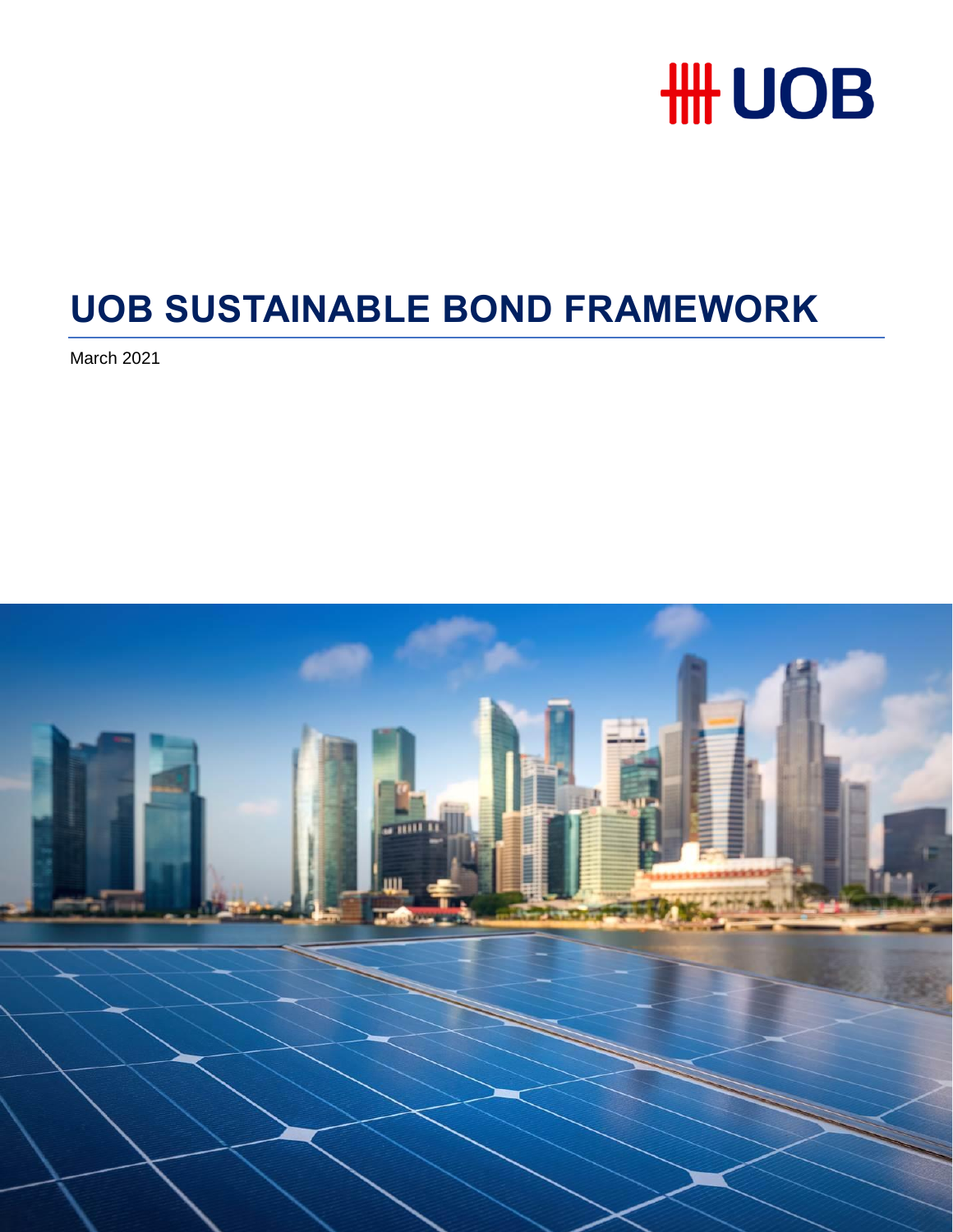# **Contents**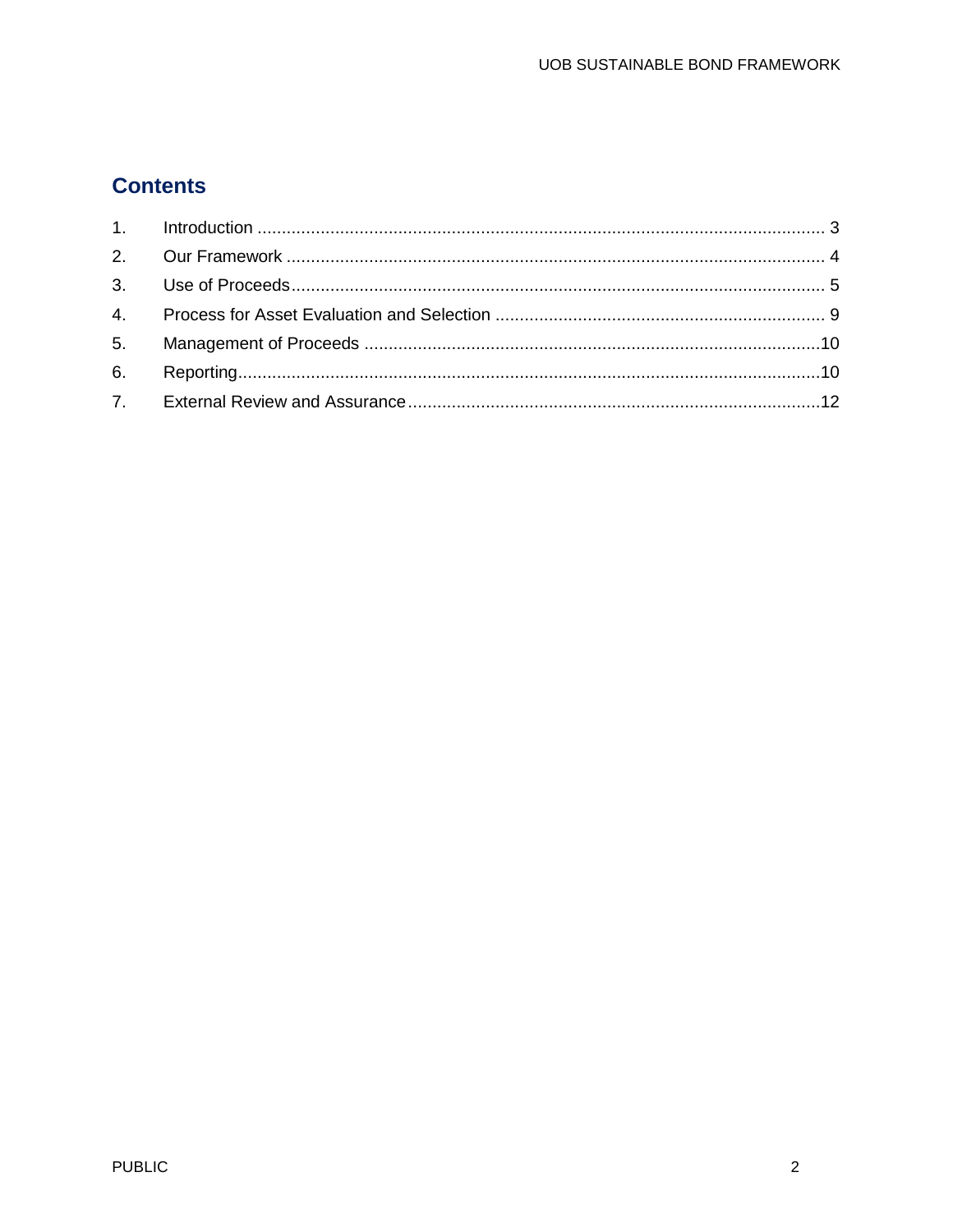## <span id="page-2-0"></span>**1. Introduction**

### 1.1 About UOB

United Overseas Bank Limited (UOB) is a leading bank in Asia with a global network of more than 500 branches and offices in 19 countries and territories in Asia Pacific, Europe and North America. In Asia, UOB operates through the head office in Singapore and banking subsidiaries in China, Indonesia, Malaysia, Thailand and Vietnam, as well as branches and offices across the region.

UOB provides a wide range of progressive financial solutions globally through three core business segments – Group Retail, Group Wholesale Banking and Global Markets. UOB offers personal financial services, private banking, business banking, commercial banking, transaction banking, investment banking, and treasury services. Through its subsidiaries, UOB also provides asset management, venture capital management and insurance services.

### 1.2 UOB's Sustainability Strategy

In forging a sustainable future, UOB is committed to helping businesses advance responsibly, steering wealth to sustainable investments and fostering inclusiveness and environmental wellbeing. The four pillars of UOB's sustainability strategy are to drive growth sustainably, to keep customers at the centre, to develop professionals of principle and to uphold corporate responsibility. They reflect UOB's expertise, its responsibilities and the role it can play for the long-term benefit of its key stakeholders.

Environmental, social and governance (ESG) principles are embedded in UOB's business strategy. To facilitate its customers' sustainable growth, UOB draws on its established regional network and deep roots, creating and offering end-to-end, progressive solutions and working with ecosystem partners to help shape behaviours in the long run. UOB focuses on sectors and on players which can drive the sustainable development of economic flows within ASEAN and the region's connectivity with Greater China. UOB sees its role as a catalyst and enabler that creates a multiplier effect across Asia.

### 1.3 UOB Sustainable City Solutions

UOB Sustainable City Solutions, a comprehensive suite of customised financial solutions aimed at creating positive impact for customers, the environment and community, is housed under three sustainable finance umbrella frameworks:

### • **UOB Smart City Sustainable Finance Framework**

Launched in November 2020, this was the first dedicated financing framework by a bank in Asia to make sustainable financing more accessible to companies contributing to the creation of smart cities.

### • **UOB Real Estate Sustainable Finance Framework**

Launched in June 2019, this framework represents UOB's commitment to providing sustainable solutions to its real estate clients in Asia, where we play a strategic role in financing property development and acquisition.

### • **UOB Green Financing for Circular Economy Framework**

Launched in September 2019, this framework was developed with the vision of a circular economy for plastics and other materials with the goal of minimising or managing resource consumption and waste production in the region.

In helping businesses advance responsibly and to forge a sustainable future with its clients, UOB also offers bespoke solutions that leverage the above sustainable finance umbrella frameworks, including: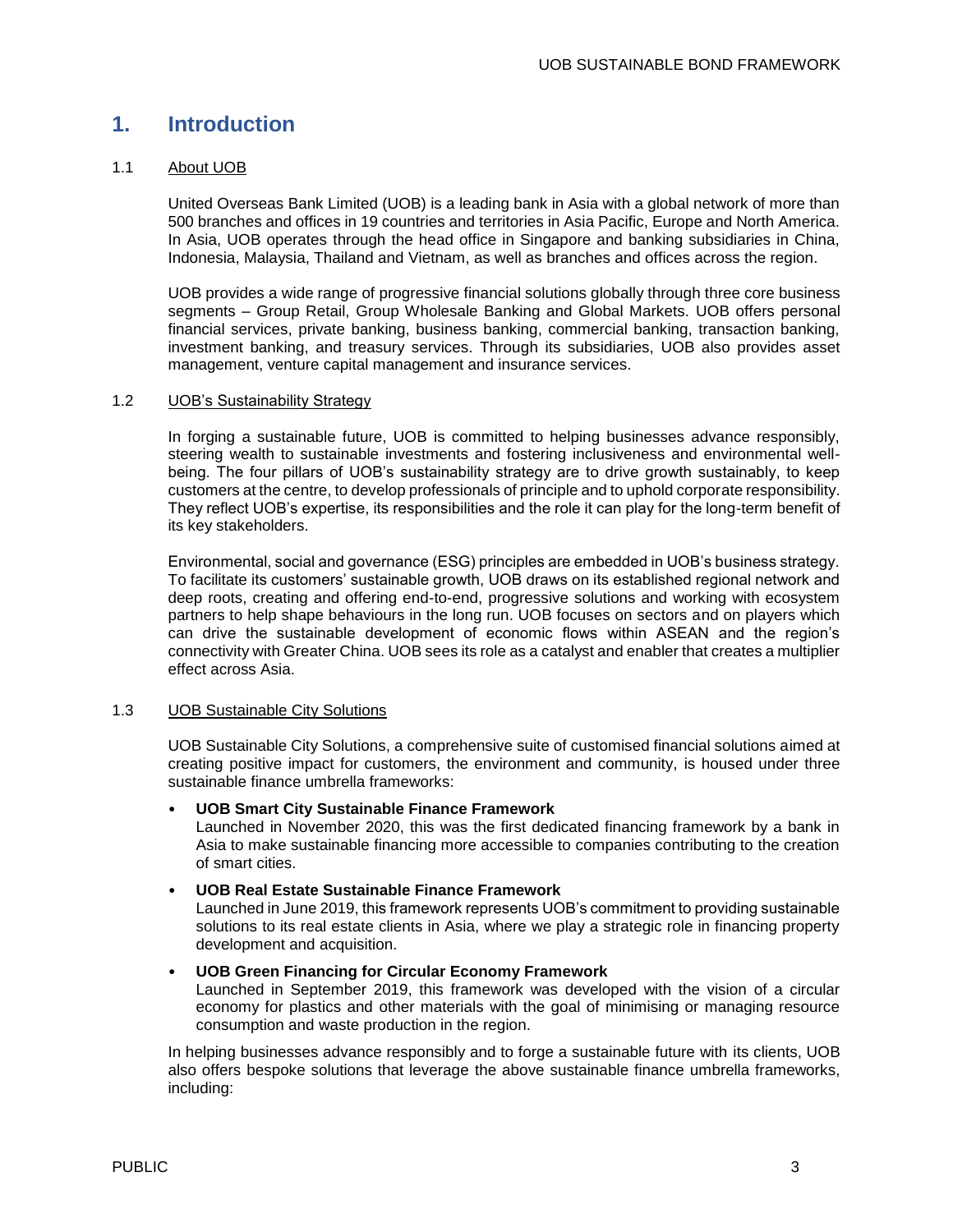- The Omega Green Programme, which offers a range of end-to-end bundled solutions, specially tailored for both main and sub-contractors for green projects; and
- The U-Solar Programme, through which the Bank offers financing to solar project developers as well as engineering, procurement and construction contractors. UOB also partners solar power service providers to offer one-stop solutions, from assessment to installation and maintenance of solar power systems, enabling businesses and consumers to switch easily to solar power.

Through its frameworks, UOB offers its clients that seek sustainable financing in one or more of the following benefits:

- streamlined and transparent processing;
- lower cost of access to financing; and
- guidance on impact measurement for small- and medium-sized enterprises.

For more information on sustainability at UOB, please visit www.UOBGroup.com.

#### 1.4 Alignment with the United Nations Sustainable Development Goals (UN SDGs)

The UN SDGs were established in 2015 and set the global agenda for sustainable development by 2030, calling for action by both the public and private sectors. UOB recognises the catalysing role that financial institutions can play in helping businesses and individuals tap the growing opportunities related to sustainable development.

In the development of sustainable financing solutions for its clients, UOB is guided by the UN SDGs in its strategy and decision-making process. UOB's strategy and reporting are aligned with the 17 UN SDGs. In particular, UOB considers climate change to be one of the most complex and defining issues of our time. Studies indicate that Asia is among the most vulnerable regions in the world to global warming. As a leading financial institution in the region, UOB has a vital role in supporting SDG 13 (Climate Action) by financing climate change mitigation and adaptation efforts.

The issuance of green, social or sustainability bonds ("Green, Social or Sustainability Bonds") will support UOB's ability to finance projects and organisations that also contribute to the Global Goals.

### <span id="page-3-0"></span>**2. Our Framework**

- 2.1 The UOB Sustainable Bond Framework ("Framework") was developed with the objective of reinforcing UOB's capabilities in financing green and social projects, which contribute to the UN SDGs. Through this Framework, UOB aims to mobilise investors to contribute capital towards the realisation of the UN SDGs. The Framework is in line with:
	- The International Capital Market Association Green Bond Principles, Social Bond Principles and the Sustainability Bond Guidelines;
	- The ASEAN Green Bond Standards, Social Bond Standards and Sustainability Bond Standards.
- 2.2 The Framework governs the issuance of any debt instruments by UOB and its banking subsidiaries, and includes the following:
	- Green bonds to finance and/or to refinance eligible green assets;
	- Social bonds to finance and/or to refinance eligible social assets; or
	- Sustainability bonds to finance and/or to refinance a mix of eligible green assets and eligible social assets.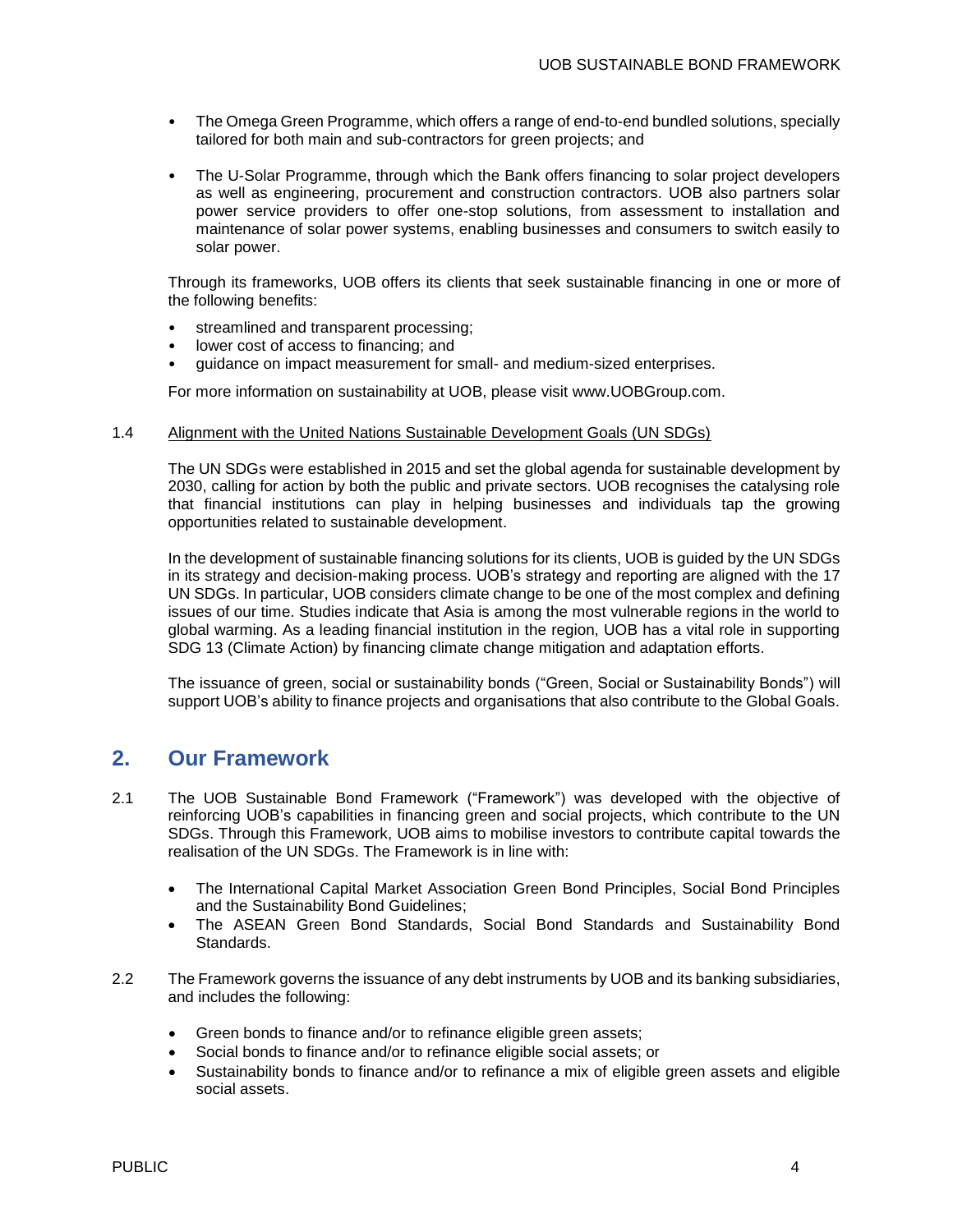# <span id="page-4-0"></span>**3. Use of Proceeds**

3.1 The proceeds of bonds issued under this Framework will be used to finance or refinance Eligible Assets that fall under one of the Eligible Categories defined below.

### 3.2 Eligible Assets

The selection of Eligible Assets is subject to compliance with UOB's Responsible Financing Policy and an assessment of environmental and social risks. Eligible Assets may include:

- Loans to businesses and projects for which the use of proceeds meet the Eligibility Criteria;
- Loans to businesses which derive 90 per cent or more of their revenues from activities which meet the Eligibility Criteria; and
- UOB's own operating or capital expenditures for which the use of proceeds meet the Eligibility Criteria, subject to operating expenditures having been disbursed within 36 months prior to the relevant Green, Social or Sustainability Bond's issue date.

### 3.3 Eligible Categories

Eligible Assets may fall into the following categories:

| <b>Eligible Green Categories</b>                                                                                                                                                                                                                                                                                                                                                                                                                                                                 | <b>Eligible Social Categories</b>                                                                        |
|--------------------------------------------------------------------------------------------------------------------------------------------------------------------------------------------------------------------------------------------------------------------------------------------------------------------------------------------------------------------------------------------------------------------------------------------------------------------------------------------------|----------------------------------------------------------------------------------------------------------|
| Renewable Energy<br>٠<br><b>Energy Efficiency</b><br>٠<br><b>Clean Transportation</b><br>٠<br>Green Buildings<br>$\bullet$<br>Sustainable Water and Wastewater<br>$\bullet$<br>Management<br><b>Pollution Prevention and Control</b><br>$\bullet$<br>Circular Economy Adapted Products,<br>$\bullet$<br>Processes and Production Technologies<br><b>Climate Change Adaptation and Resilience</b><br>$\bullet$<br>Sustainable Management of Living Natural<br>$\bullet$<br>Resources and Land Use | <b>Access to Essential Services</b><br>٠<br>Affordable Housing<br>٠<br><b>Employment Generation</b><br>٠ |

### 3.4 Eligibility Criteria

| <b>Eligible Green Categories</b> |                                                                                                                                                                                                                                                                                                                                                                                                                               |                                                             |
|----------------------------------|-------------------------------------------------------------------------------------------------------------------------------------------------------------------------------------------------------------------------------------------------------------------------------------------------------------------------------------------------------------------------------------------------------------------------------|-------------------------------------------------------------|
| <b>Eligible Category</b>         | <b>Eligibility Criteria</b>                                                                                                                                                                                                                                                                                                                                                                                                   | <b>UN SDGs</b><br><b>Alignment</b>                          |
| Renewable<br><b>Energy</b>       | • Production, transmission and distribution of renewable<br>energy - wind power, solar photovoltaic power, solar thermal<br>utilisation <sup>1</sup> , hydropower below 25 MW capacity, biomass or<br>biogas power (below 100 gCO2/kWh and excluding<br>feedstock competing with food production <sup>2</sup> ), geothermal<br>energy (below 100 gCO2/kWh) <sup>2</sup> , ocean energy, and other<br>renewable energy sources | 7 AFFORDABLE AND<br>$\Rightarrow \phi$<br>13 GLIMATE<br>Eng |

 $\overline{\phantom{a}}$ <sup>1</sup> Includes construction and operation of facilities that store thermal energy.

<sup>2</sup> Refers to lifecycle emissions of the project.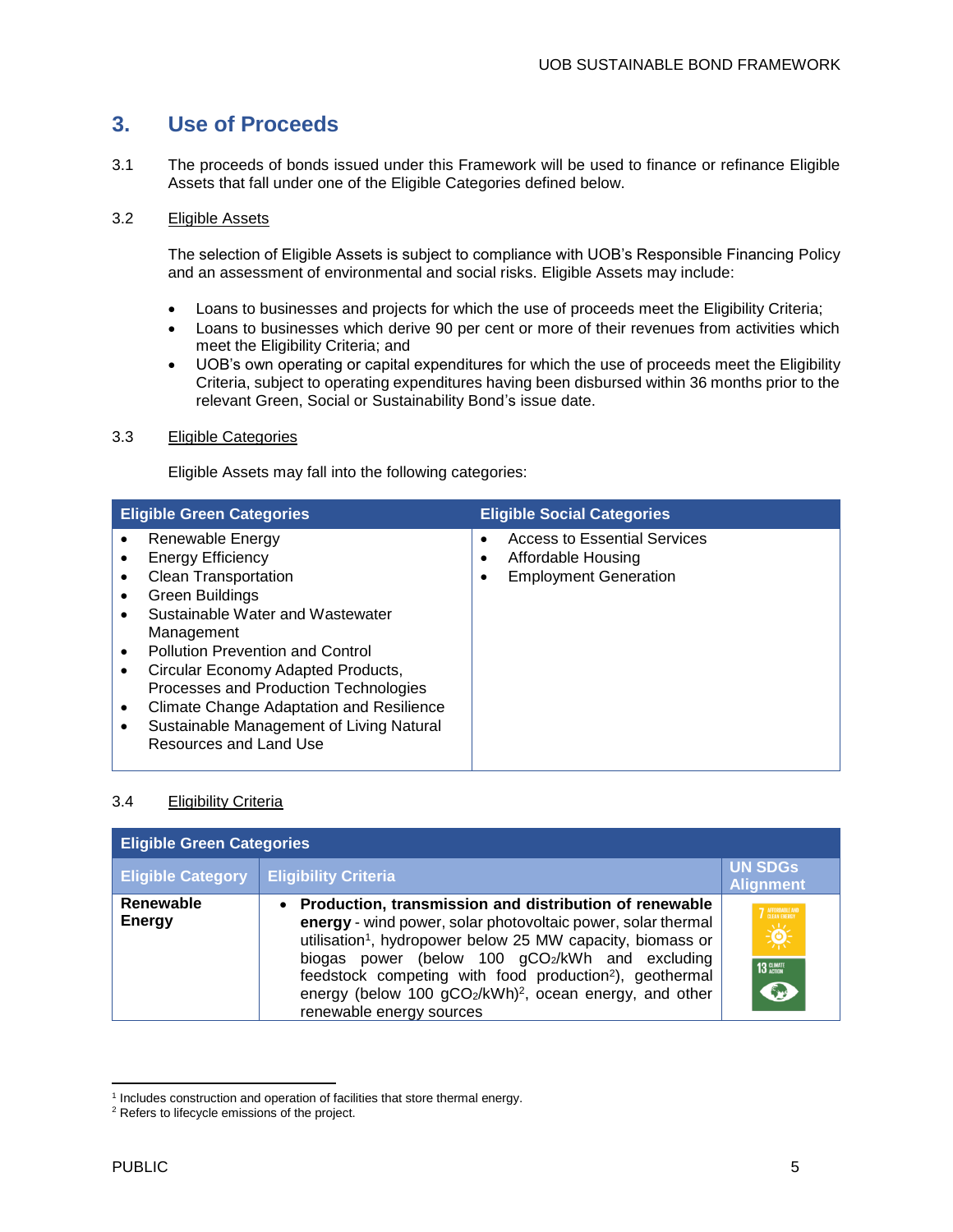|                                       | Transmission infrastructure - design, exploration, site<br>$\bullet$<br>development and construction of transmission networks and<br>base stations<br>Renewable energy equipment manufacturing - wind<br>turbines, solar panels and battery storage<br>Research and development related to renewable energy<br>$\bullet$<br>and related battery technologies<br>Purchase of renewable energy certificates (for UOB and<br>its clients' own use and not for resale)                                                                                                                                                                                                                                                                                                                                                                                                                                                                                                                                                                                                                                                                                                                                                            |  |
|---------------------------------------|-------------------------------------------------------------------------------------------------------------------------------------------------------------------------------------------------------------------------------------------------------------------------------------------------------------------------------------------------------------------------------------------------------------------------------------------------------------------------------------------------------------------------------------------------------------------------------------------------------------------------------------------------------------------------------------------------------------------------------------------------------------------------------------------------------------------------------------------------------------------------------------------------------------------------------------------------------------------------------------------------------------------------------------------------------------------------------------------------------------------------------------------------------------------------------------------------------------------------------|--|
| <b>Energy</b><br><b>Efficiency</b>    | The development and implementation of products or<br>$\bullet$<br>technologies that reduce energy use or recover energy.<br>Examples include:<br><b>Buildings</b> - improvements in lighting, air conditioning,<br>waste heat recovery and district cooling<br>Public utility networks - installation of energy-<br>efficient lighting and improvements in energy efficiency<br>of public utilities (e.g., electricity, telecommunications<br>and water)<br>Agriculture and aquaculture processes -<br>improvements in energy efficiency of traction, irrigation<br>and other processes in plant-based agriculture, as well<br>as in aquaculture farming and processing<br>Transmission and distribution systems -<br>improvements to reduce energy use and/or technical<br>losses and smart grid technologies<br>Energy-efficient transport infrastructure -<br>enhancements to reduce energy use (e.g., lighter train<br>carriage and improved signaling equipment)                                                                                                                                                                                                                                                         |  |
| <b>Clean</b><br><b>Transportation</b> | Development, manufacture and acquisition of low-carbon<br>$\bullet$<br>land transport. Examples include:<br>Passenger cars and commercial vehicles - zero<br>tailpipe emission vehicles (e.g., hydrogen, fuel cell and<br>electric vehicles) and hybrid vehicles with tailpipe CO <sub>2</sub><br>emissions below 75 gCO <sub>2</sub> per passenger-kilometre<br>(pkm)<br>Trains and vehicles for public transport - zero<br>direct emission light rail transit, metro, tram, trolleybus,<br>bus and rail, and other fleets with direct CO <sub>2</sub> emissions<br>below 75 gCO <sub>2</sub> /pkm<br>Retrofitting or replacement of vehicles or trains with<br>technologies including electric or hydrogen fuel cells<br>Transport of fossil fuels or fossil fuels blended with<br>alternative fuels will not be eligible<br>Development of infrastructure for low-carbon land<br>transport (private and public) - projects related to<br>capacity or energy efficiency improvement (e.g., station<br>upgrade, improved signaling equipment), electric charging<br>stations, and electricity grid connection upgrade<br>Infrastructure for zero direct emission water transport -<br>batteries, hydrogen fueling facilities |  |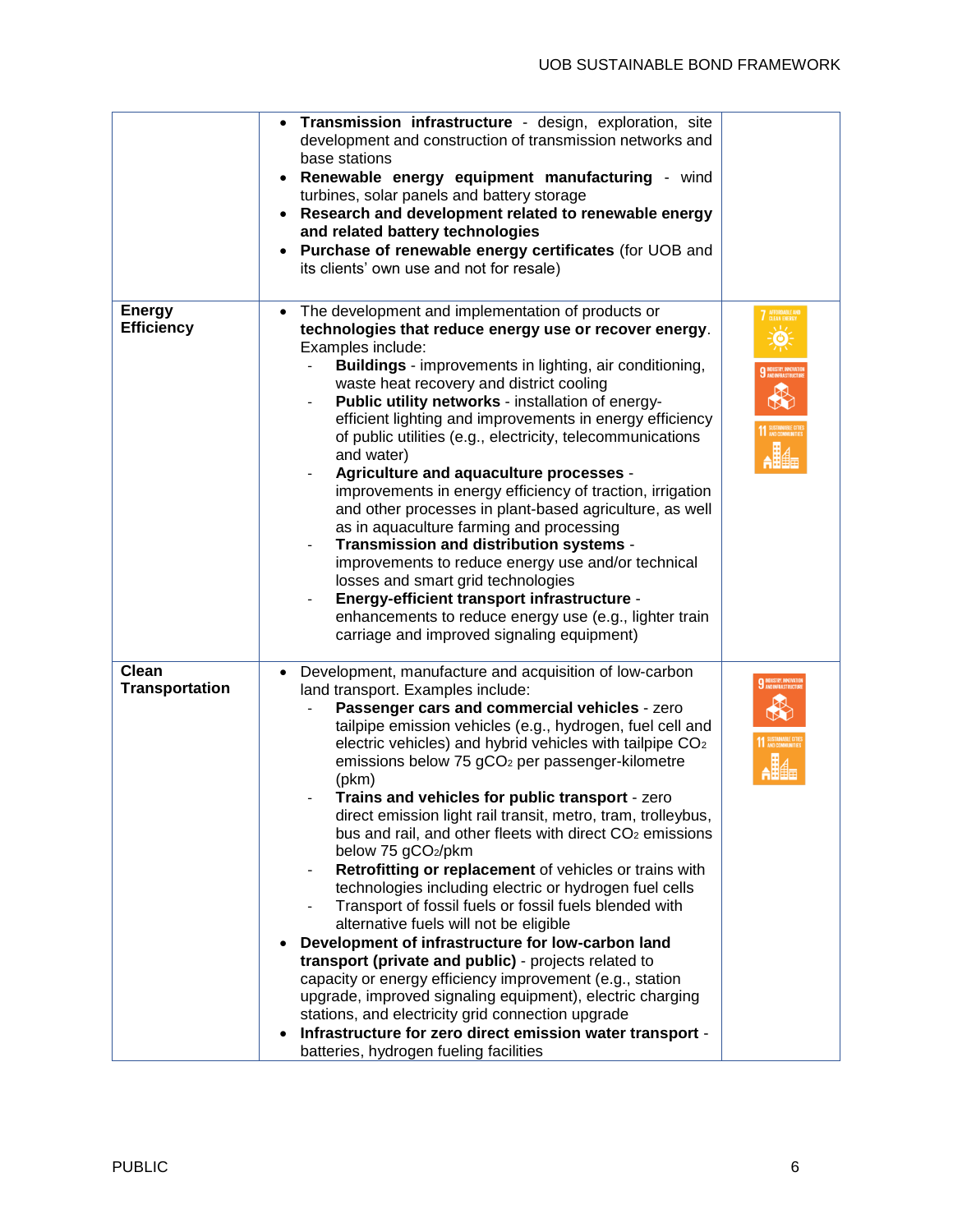|                                                                                                                               | Infrastructure and systems to manage transport<br>$\bullet$<br>demand that lead to reduced greenhouse gas (GHG)<br>emissions (e.g., electronic road pricing <sup>3</sup> )                                                                                                                                                                                                                                                                                                                                                                                                                                                                                                                                                                                                         |                                                |
|-------------------------------------------------------------------------------------------------------------------------------|------------------------------------------------------------------------------------------------------------------------------------------------------------------------------------------------------------------------------------------------------------------------------------------------------------------------------------------------------------------------------------------------------------------------------------------------------------------------------------------------------------------------------------------------------------------------------------------------------------------------------------------------------------------------------------------------------------------------------------------------------------------------------------|------------------------------------------------|
| <b>Green Buildings</b>                                                                                                        | Construction, acquisition and refurbishment of green<br>$\bullet$<br>buildings that have or will receive regional, national or<br>international certifications including:<br>Singapore Green Mark: Gold or above<br>US Leadership in Energy and Environmental Design<br>(LEED): Gold or above<br><b>Building Research Establishment Environmental</b><br>Assessment Method (BREEAM): Excellent or above<br>China Green Building Evaluation Standard: Three Star<br>or above<br>Hong Kong BEAM Plus: Gold or above<br>Other comparable green building certifications<br>Suppliers and contractors involved in the construction<br>of new and existing buildings utilising highly efficient<br>building technologies, based on compliance with<br>recognised building certifications | 11 SUSTAINABLE CITIE                           |
| <b>Sustainable</b><br><b>Water and</b><br>Wastewater<br><b>Management</b>                                                     | Upgrades of water infrastructure that improve water<br>$\bullet$<br>efficiency or reduce water losses<br>Development and deployment of technologies that<br>increase the efficiency of water use<br>Wastewater collection, treatment plants, related distribution<br>$\bullet$<br>networks and sewage networks<br>Development and deployment of technology for treatment<br>$\bullet$<br>that improve quality and reliability of water supply<br>Desalination technologies that demonstrate no net GHG<br>$\bullet$<br>emissions (e.g., through use of renewable energy sources)                                                                                                                                                                                                   | <b>CLEAN WATER</b><br>AND SANITATION<br>۰      |
| <b>Pollution</b><br><b>Prevention and</b><br><b>Control</b>                                                                   | Air pollution and greenhouse gas mitigation equipment<br>$\bullet$<br>(e.g., flue gas desulfurisation, selective catalytic reduction,<br>fabric filters, carbon capture <sup>4</sup> )<br>Facilities, systems and equipment that divert waste from<br>landfills or improve the efficiency of waste processing<br>Collection, treatment or remediation of hazardous waste<br>or contaminated soil                                                                                                                                                                                                                                                                                                                                                                                   | <b>1 SUSTAINABLE C</b><br><b>1</b> AND COMMUNI |
| <b>Circular</b><br>Economy<br><b>Adapted</b><br>Products,<br><b>Processes and</b><br><b>Production</b><br><b>Technologies</b> | Material and resource recovery - collectors and<br>$\bullet$<br>aggregators of waste materials that are part of a circular<br>economy system<br>Circular inputs - substitution of virgin materials with<br>secondary materials originating from the recovery of<br>materials and resources<br>Circular design - reduction of waste, elimination of<br>hazardous inputs, modular design<br>Product lifetime extension - through reuse,<br>$\bullet$<br>refurbishment, or remanufacturing                                                                                                                                                                                                                                                                                            | 9 INDUSTRY, INNOVAT                            |

 $\overline{\phantom{a}}$ <sup>3</sup> Excludes road construction

<sup>4</sup> Activities related to the cement and steel industries or the promotion of fossil fuel usage will be excluded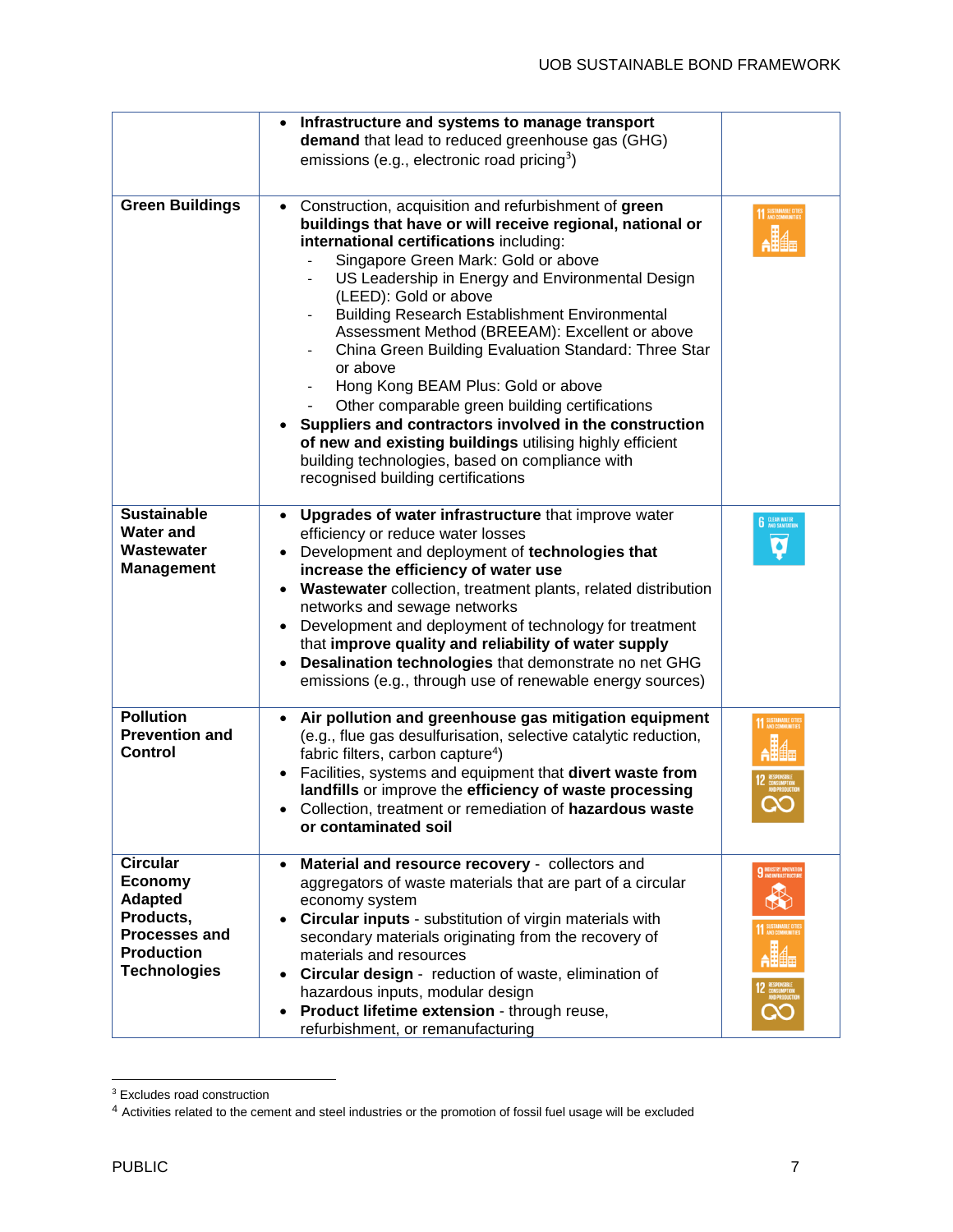|                                                                                                                | • Product as a service - ownership structures where the<br>asset is owned and maintained by the supplier and costs<br>and benefits are borne by partners in the value chain<br>Facilitators and enablers - technology development such<br>as setting up of marketplace for used materials, managing<br>data repositories for used materials; knowledge gathering<br>and/or sharing; reverse logistics                                                                                                                                                                                                                                                                  |                                                 |
|----------------------------------------------------------------------------------------------------------------|------------------------------------------------------------------------------------------------------------------------------------------------------------------------------------------------------------------------------------------------------------------------------------------------------------------------------------------------------------------------------------------------------------------------------------------------------------------------------------------------------------------------------------------------------------------------------------------------------------------------------------------------------------------------|-------------------------------------------------|
| <b>Climate Change</b><br><b>Adaptation and</b><br><b>Resilience</b>                                            | Climate change adaptation infrastructure - flood<br>defense, climate observation and early warning systems<br>Activities that increase the resilience of natural and<br>urban eco-systems - integrated watershed management,<br>public health, food security, drainage, network infrastructure                                                                                                                                                                                                                                                                                                                                                                         | 13 GLIMATE                                      |
| <b>Sustainable</b><br><b>Management of</b><br><b>Living Natural</b><br><b>Resources and</b><br><b>Land Use</b> | • Climate-smart farm inputs - biological crop protection,<br>drip-irrigation or closed-loop agricultural techniques<br>Environmentally sustainable fishery with certification to<br>Marine Stewardship Council (MSC) or equivalent labels,<br>and aquaculture with Best Aquaculture Practices (BAP) or<br>Aquaculture Stewardship Council (ASC) equivalent<br>certification;<br>• Environmentally-sustainable forestry with certification to<br>Forest Stewardship Council (FSC), Programme for the<br>Endorsement of Forest Certification (PEFC) or equivalent,<br>including afforestation or reforestation, and preservation or<br>restoration of natural landscapes | 4 LIFE BELOW WATER<br>X<br>$15UFE$ an land<br>£ |

| <b>Eligible Social Assets</b>                           |                                                                                                                                                                                                                                                                                                                                                        |                                                 |
|---------------------------------------------------------|--------------------------------------------------------------------------------------------------------------------------------------------------------------------------------------------------------------------------------------------------------------------------------------------------------------------------------------------------------|-------------------------------------------------|
| <b>Eligible Category</b>                                | <b>Eligibility Criteria</b>                                                                                                                                                                                                                                                                                                                            | <b>UN SDGs</b><br><b>Alignment</b>              |
| <b>Access to</b><br><b>Essential</b><br><b>Services</b> | Construction and operation of, or supply of equipment to,<br>$\bullet$<br>public hospitals and healthcare facilities<br>Construction and operation of, or supply of equipment to,<br>$\bullet$<br>public education facilities (e.g., schools, universities,<br>teaching and vocational centres), and related<br>infrastructure (e.g., student housing) | 3 GOOD HEALTH<br>4 QUALITY                      |
| <b>Affordable</b><br><b>Housing</b>                     | Corporate loans to public agencies for <b>development and</b><br>$\bullet$<br>construction of public housing<br>Corporate loans used for the development and construction<br>$\bullet$<br>of housing mandated for low income individuals or<br>households                                                                                              | NO<br>Poverty<br><b>RATH</b><br>SUSTAINABLE CIT |
| <b>Employment</b><br>Generation                         | Loans to Small- and Medium-sized Enterprises (SMEs) -<br>$\bullet$<br>SMEs as defined by the Singapore Ministry of Trade and<br>Industry (i.e., entities with annual turnover of <s\$100 million<br="">or which employ less than 200 workers), or equivalent in<br/>other jurisdictions</s\$100>                                                       | <b>O</b> DECENT WORK                            |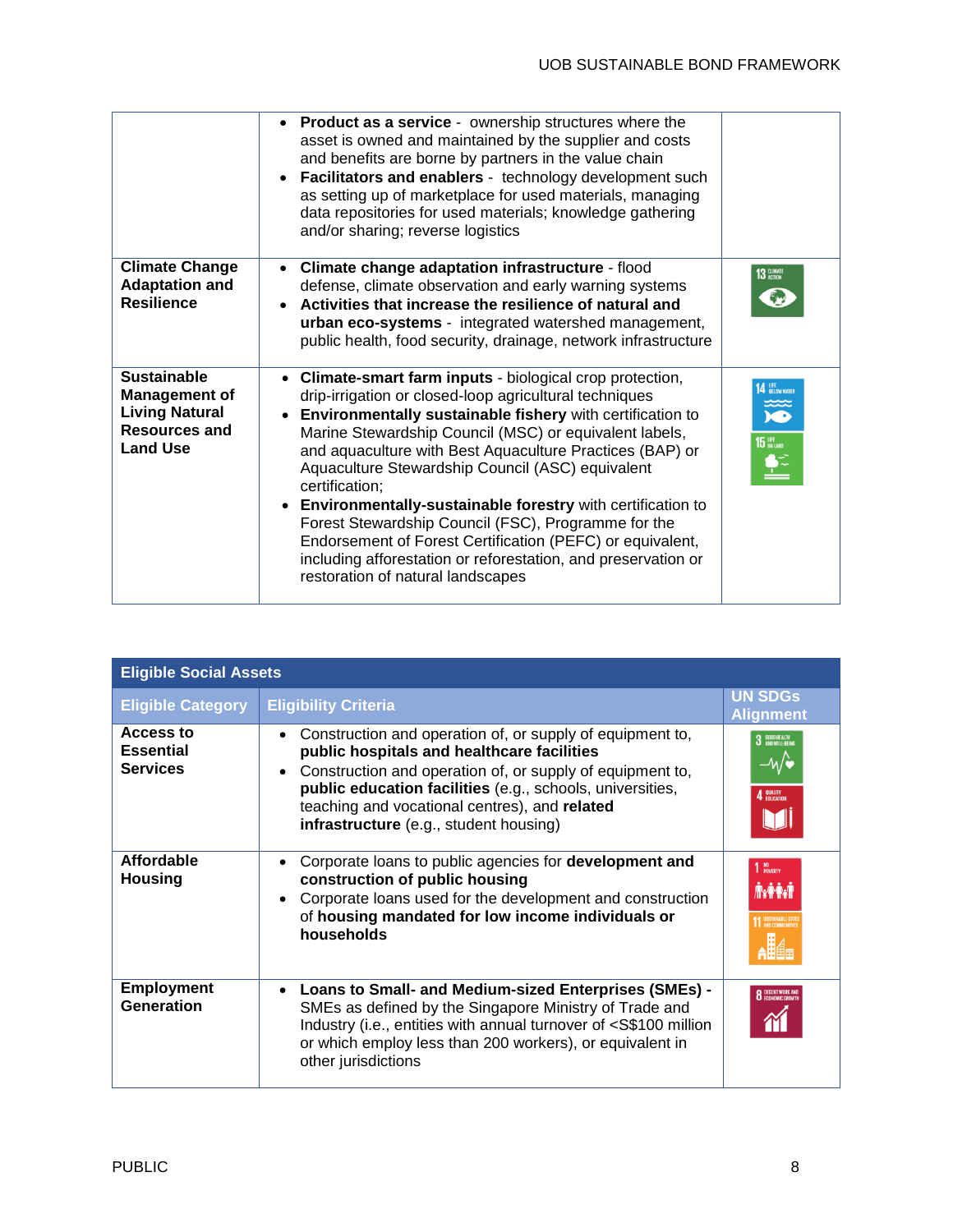### 3.5 Exclusionary Criteria

Proceeds will not knowingly be allocated to finance projects or activities that have been assessed by UOB as being any of the following:

- Large-scale hydropower projects (>25 MW capacity)
- Electricity transmission infrastructure / systems where 25 per cent or more of electricity transmitted to the grid is generated using fossil fuels
- Extraction, refining or transportation of fossil fuels
- Nuclear energy
- Agricultural or afforestation operations on land designated as primary forest, high conservation value areas, or legally preserved areas
- Production and refining of palm oil
- Payday loans and predatory lending activities
- Adult entertainment
- Alcohol / alcoholic beverages
- Tobacco products
- Gambling
- Weapons and small arms.

# <span id="page-8-0"></span>**4. Process for Asset Evaluation and Selection**

- 4.1 UOB's business units will be responsible for the screening and selection of potential Eligible Assets as part of credit evaluation. UOB's Corporate Credit Policy requires compliance with UOB's Responsible Financing Policy which ensures that ESG considerations are integrated into every credit evaluation and approval process. Borrowers in ESG sensitive sectors are subject to enhanced due diligence with sector-specific guidelines. To identify, measure and manage better the ESG risks in the Bank's portfolio, borrowers are classified according to their ESG risk profile.
- 4.2 A working group ("Working Group") within UOB's Environmental, Social and Governance Committee will evaluate and select potential Eligible Assets to be added to a register ("Register"). The net environmental and/or social benefits of each potential Eligible Asset will be considered as part of evaluation.
- 4.3 The Working Group approves the allocation of Eligible Assets earmarked to each Green, Social or Sustainability Bond and also monitors these assets to determine continued eligibility.
- 4.4 The Working Group will monitor the drawn value of Eligible Assets and the composition of the Eligible Assets in the Register ("Portfolio"), as well as track the proceeds of Green, Social or Sustainability Bonds using UOB's internal accounting and information systems.
- 4.5 The Working Group comprises representatives from relevant business units responsible for originating the Eligible Assets as well as UOB's Corporate Sustainability Office, Central Treasury Unit and Credit and Country Risk Management.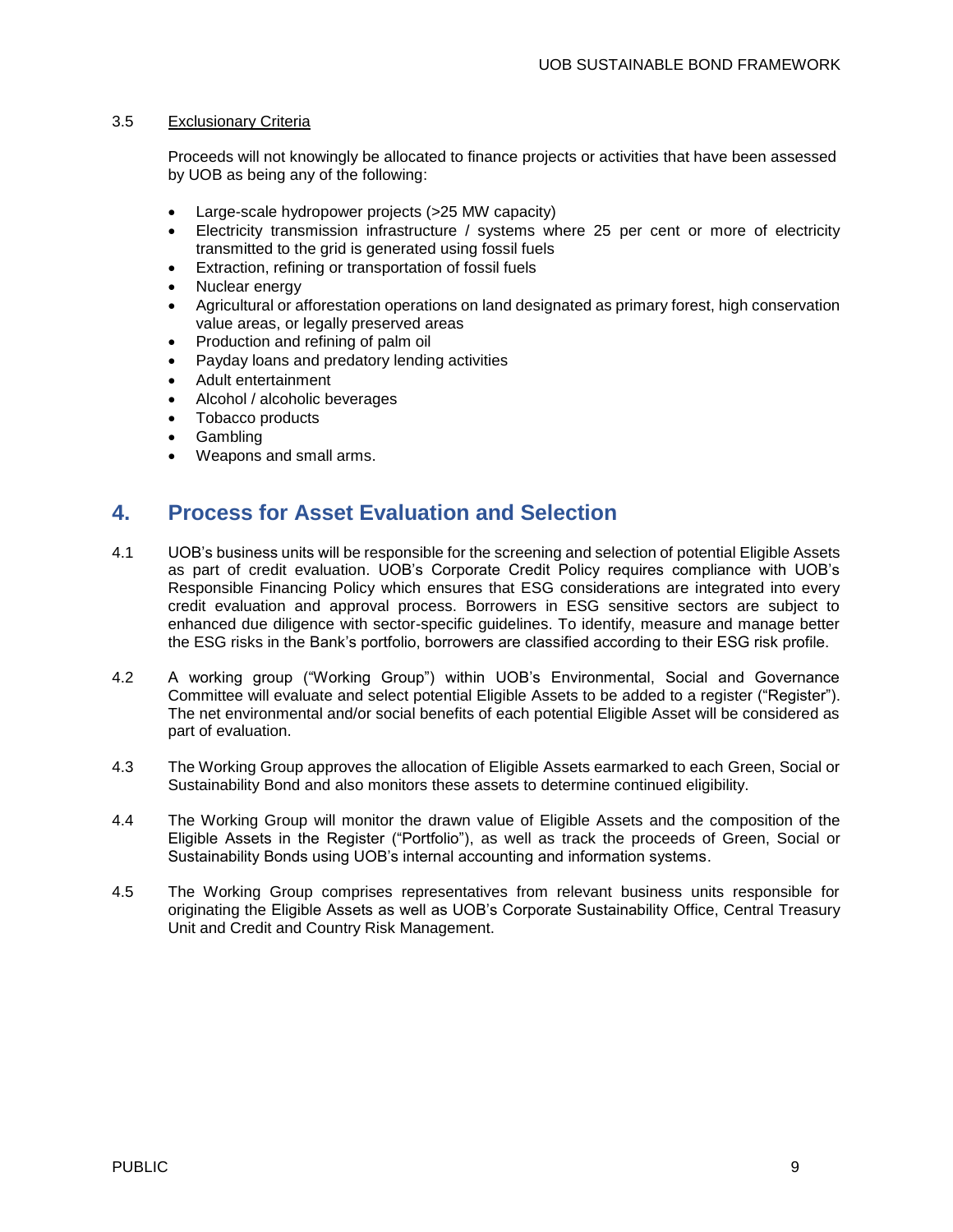### <span id="page-9-0"></span>**5. Management of Proceeds**

- 5.1 The Portfolio will be managed with a view to ensuring that the amount of Eligible Assets allocated will be equal to or exceed the balance of the net proceeds of outstanding Green, Social or Sustainable Bonds issued over time.
- 5.2 To the extent that any proceeds of a Green, Social or Sustainability Bond have not been allocated to Eligible Assets at issuance or, during the life of the bond, those proceeds may be invested in accordance with UOB's liquidity management policy. Any unallocated proceeds will be disclosed as part of UOB's post-issuance reporting.
- 5.3 During the life of the issued Green, Social or Sustainability Bonds, if any of the Eligible Assets cease to meet the Eligibility Criteria or has been repaid or divested, UOB will re-allocate the proceeds to other Eligible Assets as soon as reasonably practicable.

## <span id="page-9-1"></span>**6. Reporting**

- 6.1 UOB intends to make and to keep readily available Green, Social and/or Sustainability Bond reporting within a year of issuance, and update investors upon any material changes affecting the Portfolio annually and until the maturity of the relevant Green, Social or Sustainability Bonds. The Green, Social and/or Sustainability Bond reporting will be made publicly available on UOB's website, www.UOBGroup.com, and will cover allocation and impact reporting as listed below.
- 6.2 Allocation Reporting

UOB's allocation reporting will include:

- Confirmation that Eligible Assets included in the Portfolio comply with the Framework
- Total amount of Eligible Assets
- List of Green, Social or Sustainability Bonds issued with their outstanding amount
- Breakdown of Eligible Assets by Eligible Category
- Breakdown of Eligible Assets by geographic location
- Share of new financing and refinancing
- Balance of unallocated proceeds at the reporting end-period
- $\bullet$  Where feasible, case studies of projects financed<sup>5</sup>.

 $\overline{\phantom{a}}$ 

<sup>5</sup> Subject to confidentiality constraints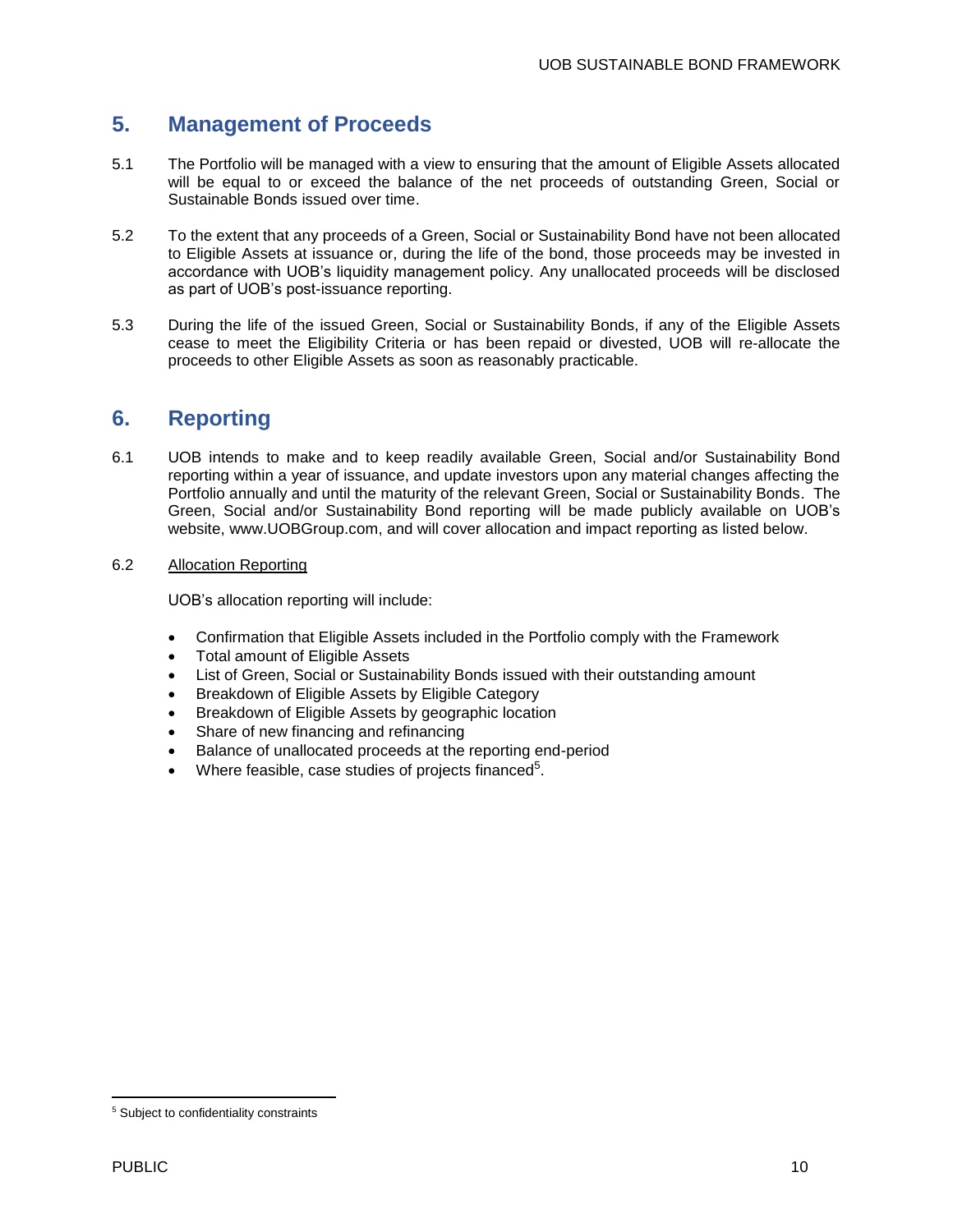### 6.3 Impact Reporting

UOB's impact reporting will cover (where feasible):

| <b>Eligible Category</b>                                                                                                | Potential Quantitative Performance Measures <sup>6</sup>                                                                                                                                                                |  |
|-------------------------------------------------------------------------------------------------------------------------|-------------------------------------------------------------------------------------------------------------------------------------------------------------------------------------------------------------------------|--|
| <b>Green Eligible Assets</b>                                                                                            |                                                                                                                                                                                                                         |  |
| <b>Renewable Energy</b>                                                                                                 | Energy generated per year (MWh)<br>$\bullet$<br>GHG emissions avoided per year, reported in tonnes CO <sub>2</sub> -equivalent<br>$\bullet$<br>(tCO <sub>2</sub> e)                                                     |  |
| <b>Energy Efficiency</b>                                                                                                | Energy saved per year (MWh)<br>$\bullet$<br>GHG emissions reduced/avoided per year (tCO2e)<br>$\bullet$                                                                                                                 |  |
| Clean<br><b>Transportation</b>                                                                                          | GHG emissions avoided per year (tCO2e)<br>$\bullet$<br>New clean transportation infrastructure built (km)<br>$\bullet$<br>Number of electric or low emission land and water transport vehicles<br>$\bullet$<br>produced |  |
| <b>Green Buildings</b>                                                                                                  | Building assets by type and green building certification level<br>$\bullet$<br>Energy savings per year (MWh)<br>$\bullet$<br>GHG emissions avoided per year (tCO2e)<br>$\bullet$                                        |  |
| <b>Sustainable Water</b><br>and Wastewater<br><b>Management</b>                                                         | Water reduced, reused or purified per year (m <sup>3</sup> )<br>$\bullet$<br>Wastewater treated per year (m <sup>3</sup> )<br>$\bullet$                                                                                 |  |
| <b>Pollution</b><br><b>Prevention and</b><br><b>Control</b>                                                             | Waste diverted from landfill per year (tonnes)<br>$\bullet$<br>GHG emissions or pollutants reduced/avoided per year (tCO2e)<br>$\bullet$                                                                                |  |
| <b>Circular Economy</b><br><b>Adapted Products,</b><br><b>Processes and</b><br><b>Production</b><br><b>Technologies</b> | Material reused, recycled, refurbished, manufactured per year (tonnes)<br>$\bullet$                                                                                                                                     |  |
| <b>Climate Change</b><br><b>Adaptation and</b><br><b>Resilience</b>                                                     | Number and type of adaptation and resilience measures installed<br>$\bullet$                                                                                                                                            |  |
| <b>Sustainable</b><br><b>Management of</b><br><b>Living Natural</b><br><b>Resources and</b><br><b>Land Use</b>          | Area covered by sustainable agricultural land management practices<br>$\bullet$<br>(hectares)                                                                                                                           |  |
| <b>Social Eligible Assets</b>                                                                                           |                                                                                                                                                                                                                         |  |
| <b>Access to</b><br><b>Essential Services</b>                                                                           | Number of buildings/infrastructure/units built or upgraded<br>$\bullet$<br>Number of people served<br>$\bullet$                                                                                                         |  |
| <b>Affordable</b><br><b>Housing</b>                                                                                     | Number of housing units built or refurbished<br>$\bullet$<br>Amount of housing loans disbursed to qualifying borrowers<br>$\bullet$                                                                                     |  |
| <b>Employment</b><br><b>Generation</b>                                                                                  | Amount of loans to SMEs and / or microenterprises<br>$\bullet$<br>Number of employees, businesses and communities supported<br>٠                                                                                        |  |

 $6$  For other categories, UOB may provide impact indicators wherever practicable

 $\overline{\phantom{a}}$